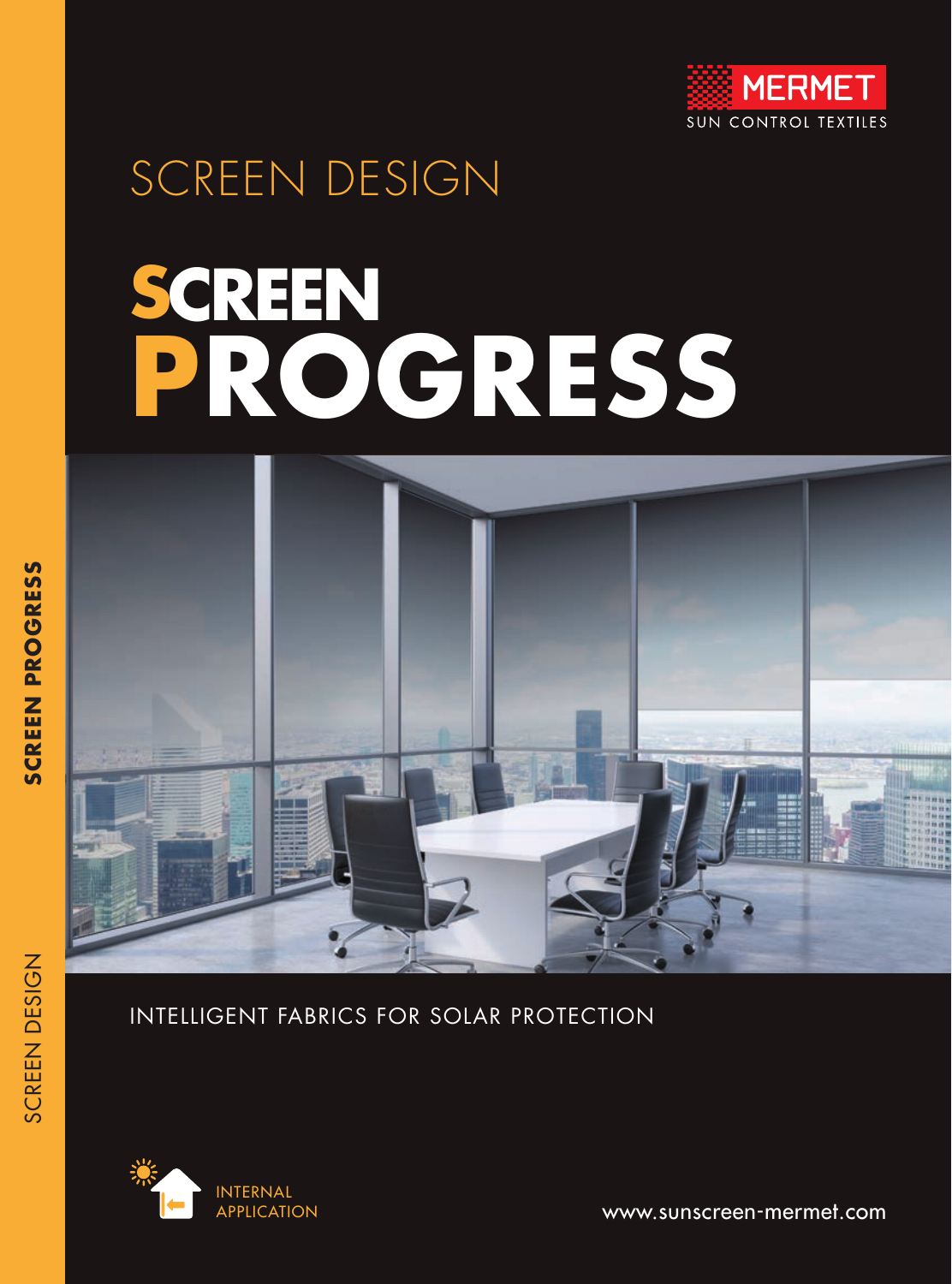## **SCREEN PROGRESS**

#### FABRIC FOR 3 FUNCTIONS: GLARE CONTROL, NATURAL LIGHT AND TRANSPARENCY

**3**TO**17**% PROGRESSIVE OPENNESS FACTOR

### **TAILOR-MADE**  SOLUTION

Depending on spatial configuration, the SCREEN PROGRESS fabric lets in **NATURAL LIGHT** through its open portion (Tv from 17% to 34% depending on colours) positioned at the top or bottom of the shade, while CONTROLLING GLARE WITH THE DENSE PART at workstations for OPTIMUM VISUAL COMFORT (Tv from 3% to 19% depending on colours)

**n** Reduced energy consumption for artificial lighting, while filtering natural light to the desired level

Good level of **TRANSPARENCY** 

**CUSTOM-MADE PANELS** according to the needs of each building, 22 COLOURS to choose from the M-Screen range

**HARMONIOUS FACADE** seen from the outside; the deployed blinds meet all the needs of the occupants: glare control, natural light and keeping the outward view

**DIMENSIONAL STABILITY, DURABILITY** (test of 10.000 cycles, class 3 NF EN 13120), MECHANICAL RESISTANCE: perfect flatness even in large dimensions

n Health & Safety: conforms to standard requirements for buildings open to the public

#### INTERNAL APPLICATION



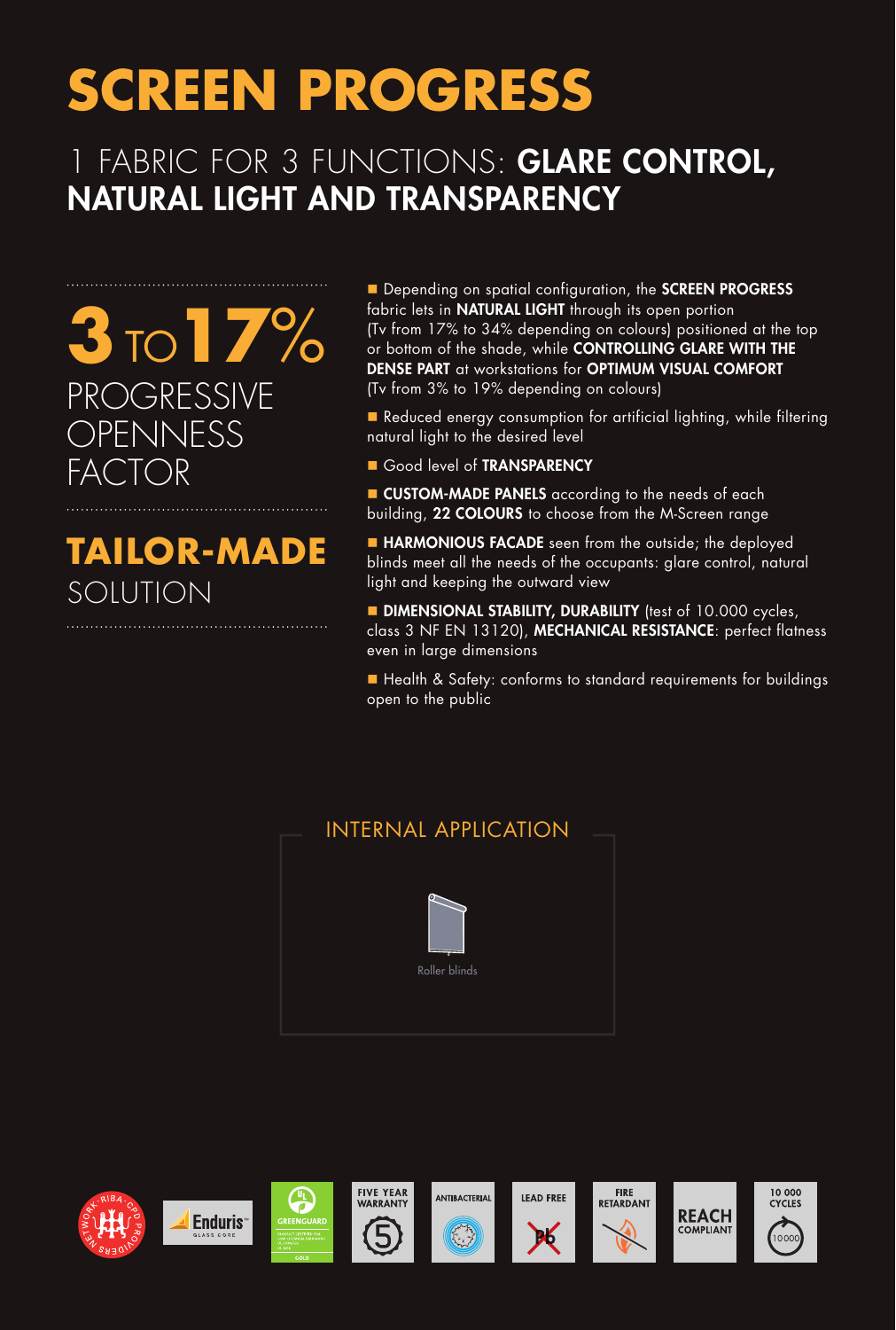| <b>SCREEN PROGRESS</b> |           | <b>Thermal factors</b> |           |    |                                        |                                  | <b>Optical factors</b> |
|------------------------|-----------|------------------------|-----------|----|----------------------------------------|----------------------------------|------------------------|
|                        |           | <b>Fabric</b>          |           |    | Fabric + Glazing / gtot internal blind |                                  | Tv                     |
| <b>Colours</b>         | <b>OF</b> | <b>Ts</b>              | <b>Rs</b> | As | $C: gv = 0.59$                         | $D : gv = 0,32$                  |                        |
|                        | 3%        | 20                     | 70        | 10 | $0.28$ <b><math>\odot</math></b>       | $0.13 \cdot \bullet$             | 19                     |
| <b>0202</b> White      | 17%       | 34                     | 57        | 9  | $0,34$ <b><math>\odot</math></b>       | $0,18$ $\odot$                   | 34                     |
|                        | 3%        | 12                     | 38        | 50 | $0.41 \bullet$                         | $0.22 \cdot$                     | 10                     |
| 0707 Pearl             | 17%       | 28                     | 31        | 41 | $0,46$ $\bullet$                       | $0,25$ $\odot$                   | 26                     |
|                        | 3%        | 3                      | 6         | 91 | $0,56$ $\odot$                         | $0,31$ <b><math>\odot</math></b> | 3                      |
| 3030 Charcoal          | 17%       | 17                     | 4         | 79 | $0,57$ O                               | $0.31$ <b>Q</b>                  | 17                     |

■ When the workspace is located near windows or when the glazing is of medium height, the OPEN WEAVING of the fabric is positioned in the UPPER PART of the blind to illuminate the room from the ceiling, while providing perfect glare control at the workstations.

In the case of open office areas and curtain walls, the upper part of the large glazed area is likely to cause significant discomfort due to the direct sunlight.

By placing the DENSEST PART of the SCREEN PROGRESS fabric in the **UPPER PART**, the brightness of the sun's rays is significantly reduced, thereby protecting the user from glare

This product's technical data are in conformity with this brochure as of the date of publication. MERMET SAS reserves the right to change the technical data; only those provided on the company's website www.sunscreen-mermet.com shall be deemed to be authentic. Where applicable, MERMET SAS also reserves the right to withdraw this product from sale should any of the technical properties or characteristics set out above prove to be inadequate or rendered impossible as a result of a change in regulations or in knowledge or understanding.<br>\* Reports available on request, please contact Mermet \*\* \* Internal procedure derived from ISO 1421 standard

while ensuring a high degree of transparency in the lower part of the blind, and a gain of natural daylight.

### CUSTOMISED SUN CONTROL

SCREEN PROGRESS fabric can be installed in 2 WAYS depending on the building's configuration, the height of the windows and the depth of the room:

#### TECHNICAL DATA

#### THERMAL AND OPTICAL FACTORS in the European standard EN 14501

gv = 0,59: Solar factor of standard glazing (C), low-emission 4/16/4 double glazing filled with Argon (U value thermal transmittance = 1,2 W/m²K). gv = 0,32: Solar factor of standard glazing (D), reflecting low-emission 4/16/4 double glazing filled with Argon (U value thermal transmittance = 1,1 W/m²K).

Comfort classification according to EN 14501 standard:  $\bullet$  very little effect  $\bullet$  ilitle effect  $\bullet$  moderate effect  $\bullet$  good effect  $\bullet$  very good effect

| <b>SCREEN PROGRESS</b>                                         |                                                                                                                                                                                                                        |              |                    |  |  |  |
|----------------------------------------------------------------|------------------------------------------------------------------------------------------------------------------------------------------------------------------------------------------------------------------------|--------------|--------------------|--|--|--|
| Composition                                                    | 36% Fibreglass - 64% PVC                                                                                                                                                                                               |              |                    |  |  |  |
| Fire, smoke classification<br>and other official test reports* | M1 (F) - NFP 92 503<br><b>B1</b> (DE) - DIN 4102-1<br><b>BS</b> (GB) - 476 Pt 6 & 7 Class 0<br><b>CLASE 1 (SP)</b> - EN 13773<br><b>FR (US)</b> - NFPA 701<br><b>HHV:</b> 14,6 MJ/kg (4,74 to 6,13 MJ/m <sup>2</sup> ) |              |                    |  |  |  |
| Health, safety                                                 | Greenguard® GOLD: Guarantee of indoor air quality (VOC)<br>Antibacterial: More than 99% of bacteria destroyed - ASTM E 2180                                                                                            |              |                    |  |  |  |
| <b>Openness factor</b>                                         | 3 to 17%                                                                                                                                                                                                               |              |                    |  |  |  |
| <b>UV</b> screen                                               | Up to 97% (OF 3%)                                                                                                                                                                                                      |              |                    |  |  |  |
| Width                                                          | 250 cm                                                                                                                                                                                                                 |              |                    |  |  |  |
| Weight/ $m2$ - ISO 2286 - 2                                    | OF 3%: 420 g $\pm$ 5% - OF 17%: 325 g $\pm$ 5%                                                                                                                                                                         |              |                    |  |  |  |
| Thickness - ISO 2286 - 3                                       | OF 3%: 0,50 mm ± 5% - OF 17%: 0,56 mm ± 5%                                                                                                                                                                             |              |                    |  |  |  |
| <b>Colour Fasteness to light</b> (scale of 8)                  | 7/8 - ISO 105 B02 (white not graded)                                                                                                                                                                                   |              |                    |  |  |  |
| <b>Mechanical resistance</b>                                   | <b>Breaking</b>                                                                                                                                                                                                        | <b>Tear</b>  | <b>Folding</b>     |  |  |  |
| Warp                                                           | > 150 daN/5 cm                                                                                                                                                                                                         | $\geq 4$ daN | $\geq$ 30 daN/5 cm |  |  |  |
| Weft                                                           | $> 100$ daN/5 cm                                                                                                                                                                                                       | $\geq 4$ daN | $\geq$ 30 daN/5 cm |  |  |  |
|                                                                | ISO 1421                                                                                                                                                                                                               | EN 1875-3    | ISO 1421**         |  |  |  |
| Elongation (warp and weft)                                     | $< 5\%$ - ISO 1421                                                                                                                                                                                                     |              |                    |  |  |  |
| Packaging                                                      | Squared panels                                                                                                                                                                                                         |              |                    |  |  |  |
| Making up                                                      | Advice note on request                                                                                                                                                                                                 |              |                    |  |  |  |



Samples tested according to EN 14500 standard defining the measurements and calculation methods as specified in the standard EN 13363-2 "Solar protection devices combined with glazing calculation of solar and light transmittance - part 2: EN 13363-2 detailed method" and EN 410 "Glass in building - Determination of luminous and solar characteristics of glazing".

OFFICES LOCATED AWAY FROM THE GLAZING/OPEN OFFICE AREAS AND CURTAIN WALLS

Example of values for a light, medium and dark colour in the dense part (OF 3%) and open weave part (OF 17%)

CONTROLLING GLARE while offering a maximum amount of NATURAL LIGHT and EXCELLENT TRANSPARENCY: this is the challenge of SCREEN PROGRESS fabric.

The blind can remain lowered throughout the day; brightness is filtered at the workstations while natural light continues to fill the room.

The **AESTHETIC APPEARANCE** of the external façade is preserved.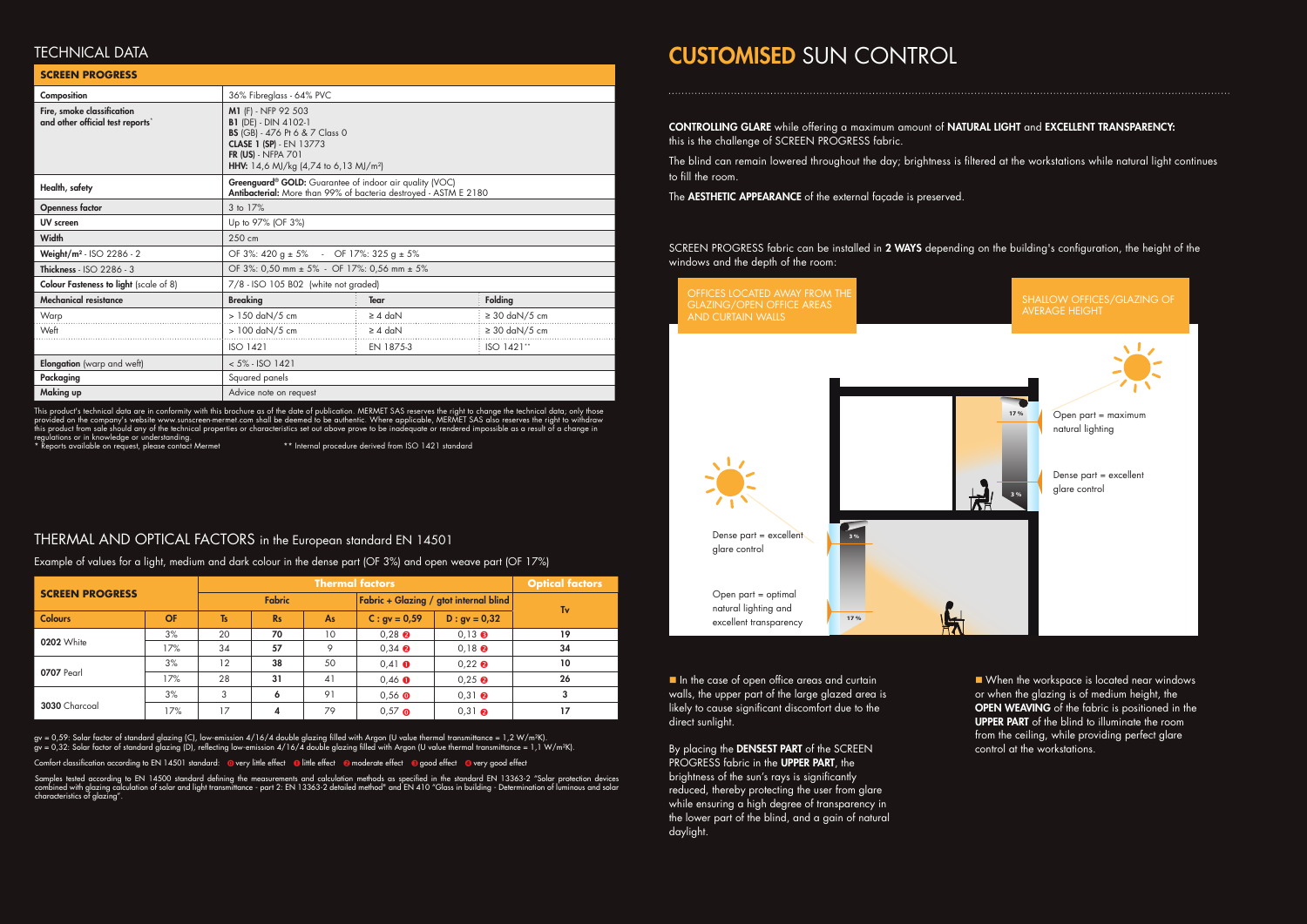#### SCREEN PROGRESS

#### 1 SOLUTION FOR 3 FUNCTIONS

- **GAIN OF NATURAL DAYLIGHT**
- **GLARE CONTROL**
- **N EXCELLENT TRANSPARENCY**

To control glare with a conventional blind, it is recommended that a dark fabric be chosen with a low openness factor coefficient in order to obtain a relatively low visible light transmittance  $(Tv < 10\%).$ 

In this manner, little natural light passes through the blind and artificial lighting may be necessary.

The innovation with SCREEN PROGRESS fabric is THE PROGRESSIVE WEAVING ON THE SAME **BLIND** which allows to combine visual and thermal comfort and incoming natural light.

Depending on the building's configuration and the solar protection issues, the open weaving will let in daylight in the upper part or the bottom part of the blind, while the dense weaving will protect against glare at the workstations.

 $\overline{\mathsf{M}}$ ≤ 17% OF Ш.  $\bigcap$ 

3 %

PROGRESSIVE OF

PROGRESSIVE OF

....

 $\delta$ 

 $\overline{O}$ 

 $\overline{M}$ 

The dense part (MINIMUM OF 3%) limits discomforting glare on computers and provides excellent glare control while protecting against heat.

The open weave part (MAXIMUM OF 17%) lets in the natural light and offers good vision outside. This feature thereby reduces lighting-related power consumption in buildings.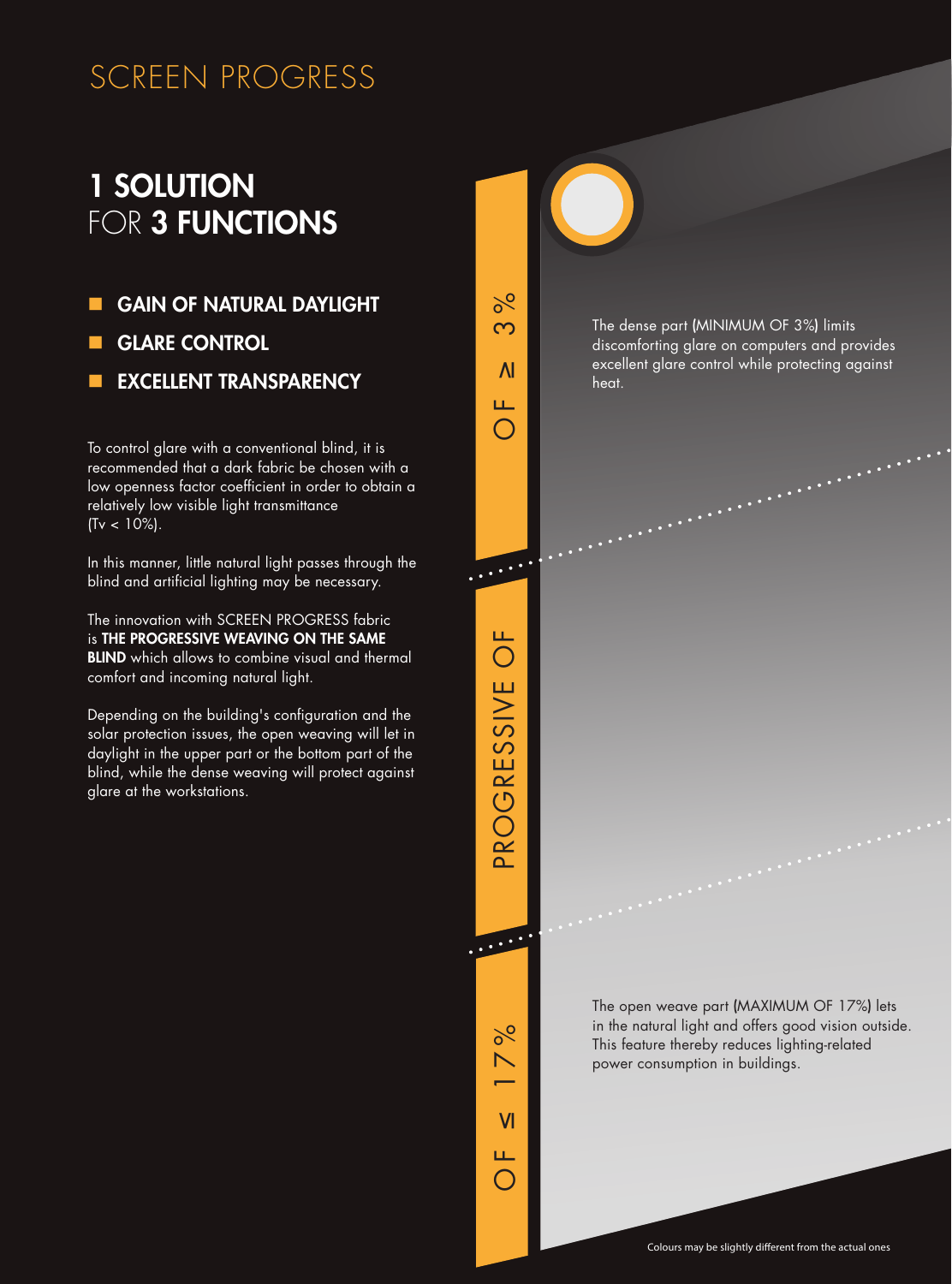#### PROGRESSIVE OF

SCREEN PROGRESS is a fabric in which the OPENNESS FACTOR (OF) progressively varies from a dense, tightly woven part (MINIMUM OF 3%) to an open weave part (MAXIMUM OF 17%) over the entire height of the fabric.

The SCREEN PROGRESS fabric is available in the 22 COLOURS of the M-Screen range, in the form of CUSTOMISED PANELS, and designed for blinds ranging from 1.60 m to 4 m in height.

Depending on the size of the blind, the height of each part of the fabric (open, dense, progressive) will be designed to meet the sun protection requirements of the location.

#### OF ≤ 17%